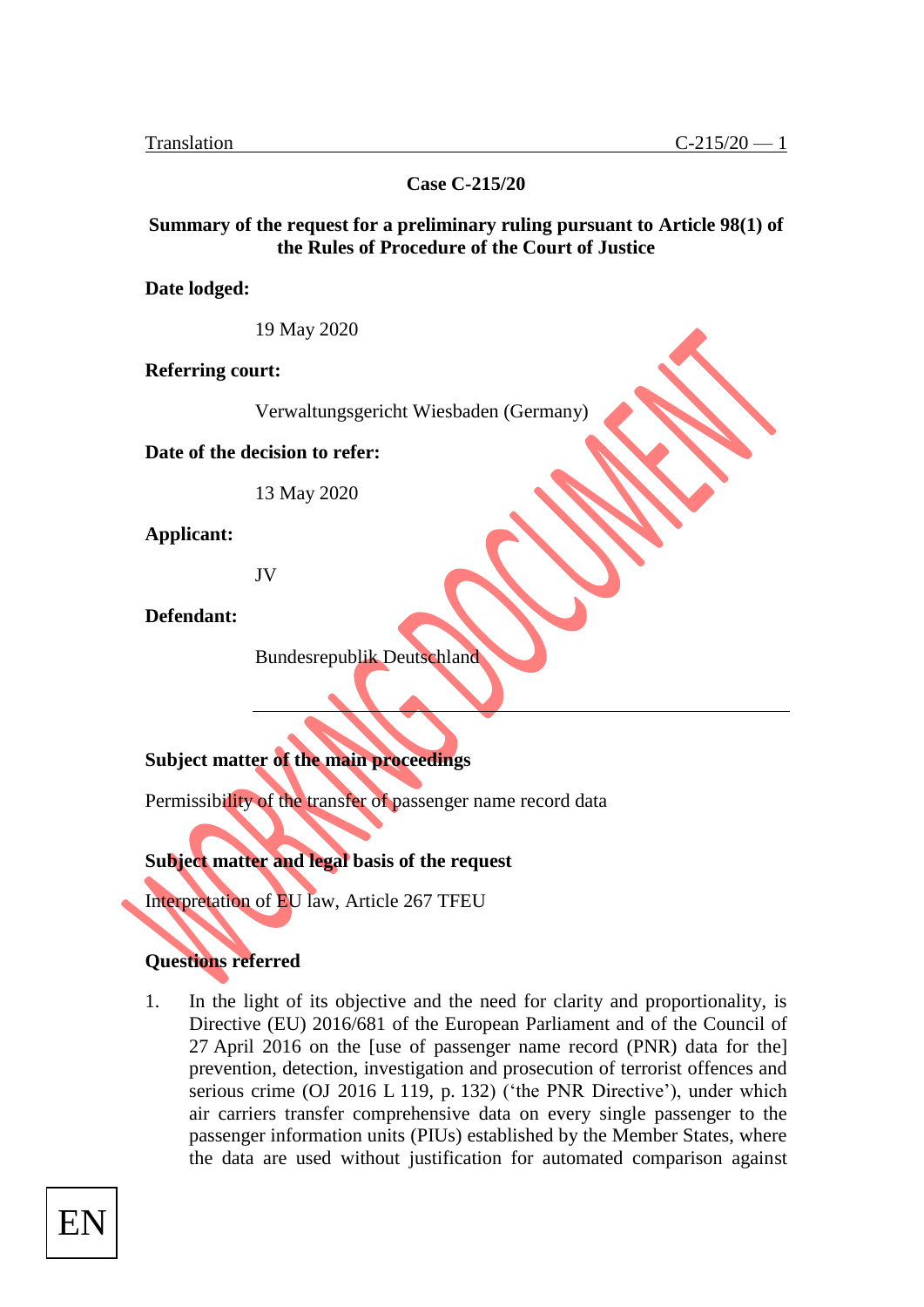databases and profiles, after which they are retained for a period of five years[,] compatible with the Charter of Fundamental Rights of the European Union, especially Articles 7, 8 and 52 thereof?

- 2. In particular:
- (a) In the light of the need for sufficient clarity and proportionality and inasmuch as it defines the term 'serious crime' within the meaning of the PNR Directive as the offences listed in Annex II that are punishable by a custodial sentence or a detention order for a maximum period of at least three years under the national law of a Member State, is point (9) of Article 3 of the PNR Directive, read in conjunction with Annex II to the PNR Directive, compatible with Articles 7 and 8 of the Charter of Fundamental Rights of the European Union?
- (b) Inasmuch as they require the transfer of the name (first sentence of Article 8(1) of the PNR Directive, read in conjunction with point (4) of Annex I to the Directive), frequent flyer information (first sentence of Article 8(1) of the PNR Directive, read in conjunction with point (8) of Annex I to the Directive) and general remarks in a 'free text' box (first sentence of Article 8(1) of the PNR Directive, read in conjunction with point (12) of Annex I to the Directive), are the passenger name record data ('PNR data') to be transferred defined with sufficient clarity to justify interference with the rights set out in Articles 7 and 8 of the Charter of Fundamental Rights of the European Union?
- (c) Is the fact that data are collected not only on passengers, but also on third parties, such as travel agency/travel agent (point (9) of Annex I to the PNR Directive), guardians of minors (point (12) of Annex I to the PNR Directive) and other travellers (point (17) of Annex I to the PNR Directive), compatible with Articles 7 and 8 of the Charter of Fundamental Rights of the European Union and the purpose of the PNR Directive?
- (d) Inasmuch as the PNR data of minor passengers are transferred, processed and retained, is the PNR Directive compatible with Articles 7, 8 and 24 of the Charter of Fundamental Rights of the European Union?
- (e) In the light of the principle of data minimisation and inasmuch as it allows air carriers to transfer API data to the PIUs of the Member States even where they are identical to PNR data, is Article 8(2) of the PNR Directive, read in conjunction with point (18) of Annex I to the Directive, compatible with Articles 8 and 52 of the Charter of Fundamental Rights of the European Union?
- (f) As the legal basis for determining the criteria for data comparison ('profiles'), is Article 6(4) of the PNR Directive a sufficient legitimate basis laid down by law within the meaning of Article 8(2) and Article 52 of the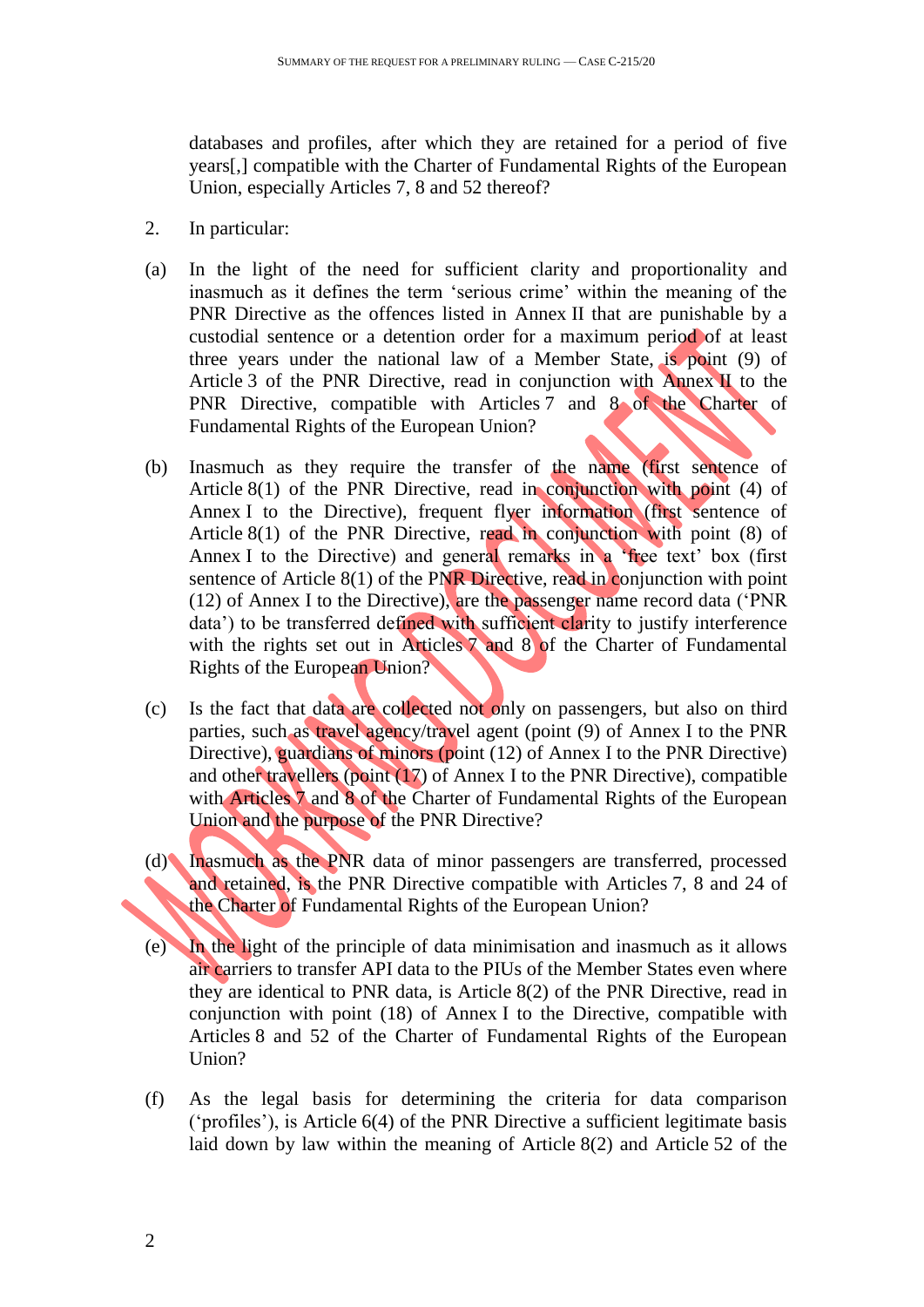Charter of Fundamental Rights of the European Union and Article 16(2) TFEU?

- (g) As the data transferred are retained by the PIUs of the Member States for a period of five years, does Article 12 of the PNR Directive limit interference with the rights enacted in Articles 7 and 8 of the Charter of Fundamental Rights of the European Union to what is strictly necessary?
- (h) Where depersonalisation in accordance with Article 12(2) of the PNR Directive is no more than pseudonymisation that can be reversed at any time, does it reduce the personal data to the minimum required under Articles 8 and 52 of the Charter of Fundamental Rights of the European Union?
- (i) Are Articles 7, 8 and 47 of the Charter of Fundamental Rights of the European Union to be interpreted as meaning that the passengers whose data are de-depersonalised during passenger data processing (Article 12(3) of the PNR Directive) must be notified accordingly and thus afforded the opportunity to seek a judicial review?
- 3. Inasmuch as it allows PNR data to be transferred to third countries which do not have an appropriate level of data protection, is Article 11 of the PNR Directive compatible with Articles 7 and 8 of the Charter of Fundamental Rights of the European Union?
- 4. As the 'free text' box for 'general remarks' (point (12) of Annex I to the PNR Directive) can be used to transfer information such as choice of meal, from which particular categories of personal data can be inferred, does the fourth sentence of Article 6(4) of the PNR Directive afford adequate protection against the processing of those particular categories of personal data within the meaning of Article 9 of Regulation (EU) 2016/679 of the European Parliament and of the Council of 27 April 2016 on the protection of natural persons with regard to the processing of personal data and on the free movement of such data, and repealing Directive 95/46/EC (OJ 2016 L 119, p. 1) and Article 10 of Directive (EU) 2016/680 of the European Parliament and of the Council of 27 April 2016 on the protection of natural persons with regard to the processing of personal data by competent authorities for the purposes of the prevention, investigation, detection or prosecution of criminal offences or the execution of criminal penalties, and on the free movement of such data, and repealing Council Framework Decision 2008/977/JHA (OJ 2016 L 119, p. 89)?
- 5. Is the fact that air carriers simply refer passengers on their website to the national transposing legislation (in this case, the Gesetz über die Verarbeitung von Fluggastdaten zur Umsetzung der Richtlinie (EU) 2016/681 (Law on the Processing of Passenger Name Record (PNR) Data for the purpose of transposing Directive (EU) 2016/681) of 6 June 2017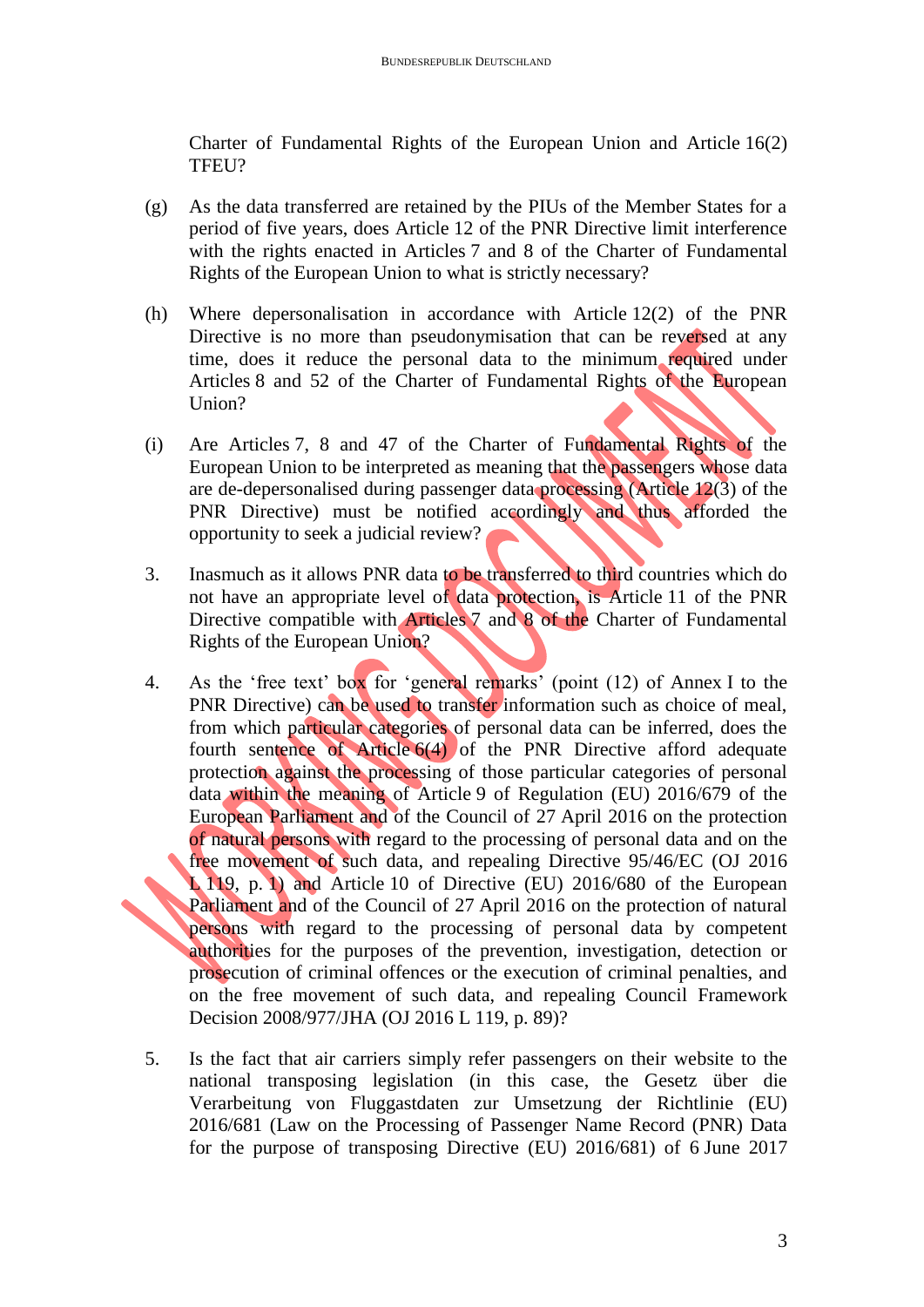(*BGBl* (Federal Law Gazette) I, p. 1484) compatible with Article 13 of the General Data Protection Regulation?

#### **Provisions of EU law cited**

Charter of Fundamental Rights of the European Union ('the Charter'), Articles 7, 8, 24, 47 and 52.

Article 16 TFEU

Directive (EU) 2016/681 of the European Parliament and of the Council of 27 April 2016 on the use of passenger name record (PNR) data for the prevention, detection, investigation and prosecution of terrorist offences and serious crime (OJ 2016 L 119, p. 132)

Directive (EU) 2016/680 of the European Parliament and of the Council of 27 April 2016 on the protection of natural persons with regard to the processing of personal data by competent authorities for the purposes of the prevention, investigation, detection or prosecution of criminal offences or the execution of criminal penalties, and on the free movement of such data, and repealing Council Framework Decision 2008/977/JHA (OJ 2016 L 119, p. 89)

Regulation (EU) 2016/679 of the European Parliament and of the Council of 27 April 2016 on the protection of natural persons with regard to the processing of personal data and on the free movement of such data, and repealing Directive 95/46/EC (General Data Protection Regulation) (OJ 2016 L 119, p. 1; 'the GDPR')

Directive 95/46/EC of the European Parliament and of the Council of 24 October 1995 on the protection of individuals with regard to the processing of personal data and on the free movement of such data (OJ 1995 L 281, p. 31)

## **Provisions of national law cited**

Gesetz über die Verarbeitung von Fluggastdaten zur Umsetzung der Richtlinie (EU) 2016/681 (Law on the Processing of Passenger Name Record (PNR) Data for the purpose of transposing Directive (EU) 2016/681) ('the FlugDaG')

#### **Brief summary of the facts and procedure**

1 The FlugDaG transposing Directive 2016/681 into German law entered into force on 10 June 2017. That directive regulates the transfer of PNR data of passengers flying from Member States of the European Union to third countries and from third countries to Member States of the European Union and the processing of those data.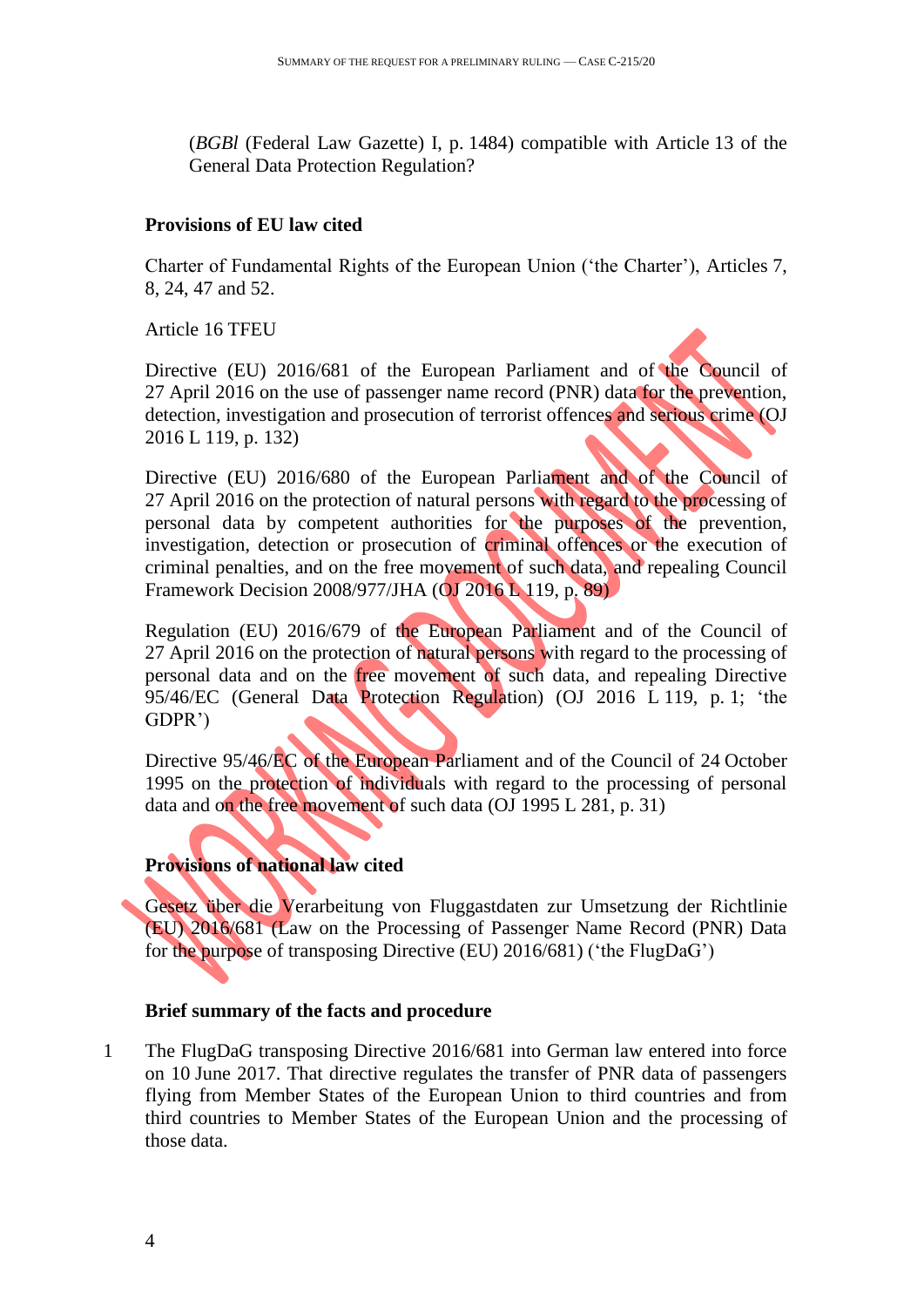- 2 According to Article 1(2) of Directive 2016/681, its purpose is to prevent, detect, investigate and prosecute terrorist offences and serious crime. Article 4 of the Directive requires the Member States to establish a passenger information unit (PIU) responsible for collecting PNR data from air carriers, for storing, processing and transferring those data to the competent authorities and for exchanging both PNR data and the result of processing such data. According to Article 8 of Directive 2016/681, read in conjunction with Annex I thereto, the Member States are required to oblige all air carriers to transfer predefined PNR data to the PIU of the Member State on the territory of which the flight will land or from the territory of which the flight will depart. Article 9 of Directive 2016/681 allows the Member States to request and transfer PNR data from and to one another. Data can also be transferred to third countries subject to the requirements of Article 11 of the Directive. Article 12(2) of Directive 2016/681 states that the PNR data stored, which must be retained for a period of five years, must be 'depersonalised' upon expiry of a period of six months by masking out the data elements which could serve to identify directly the passenger to whom the PNR data relate. However, those data elements can be de-depersonalised subject to the requirements of Article 12(3) of Directive 2016/681. Article 6 of the Directive regulates processing of the data, in particular by automated comparison of the data against databases and pre-determined criteria (referred to in the FlugDaG as 'profiles').
- 3 The applicant flew with the air carrier Lufthansa from Frankfurt am Main (Germany) to Bogota (Columbia) on 28 April 2019 and from Rio de Janeiro (Brazil) back to Frankfurt am Main on 7 May 2019. He has requested the defendant to erase his data in respect of those flights.

# **Brief summary of the basis for the request**

4 The decision in the main proceedings depends on whether, as a whole or in part, Directive 2016/681 infringes the Charter. If it does, the transposition law (FlugDaG) would not be applicable, the contested data processing would consequently be unlawful and the applicant would be entitled to have the data erased.

# *Question 1: Is Directive 2016/681 as a whole compatible with the Charter?*

5 The various ways in which PNR data may be processed under Directive 2016/681 and the FlugDaG interfere with the scope of the fundamental right to respect for private life guaranteed under Article 7 of the Charter, as that right concerns any information relating to an identified or identifiable individual (see judgment of 9 November 2010, *Volker und Markus Schecke and Eifert*, C-92/09 and C-93/09, EU:C:2010:662, paragraph 52), including therefore the information listed in Annex I to Directive 2016/681 on the data subject whose PNR data are processed. Furthermore, the processing of PNR data provided for in Directive 2016/681 also comes within the scope of Article 8 of the Charter, because it constitutes the processing of personal data within the meaning of that article and, accordingly,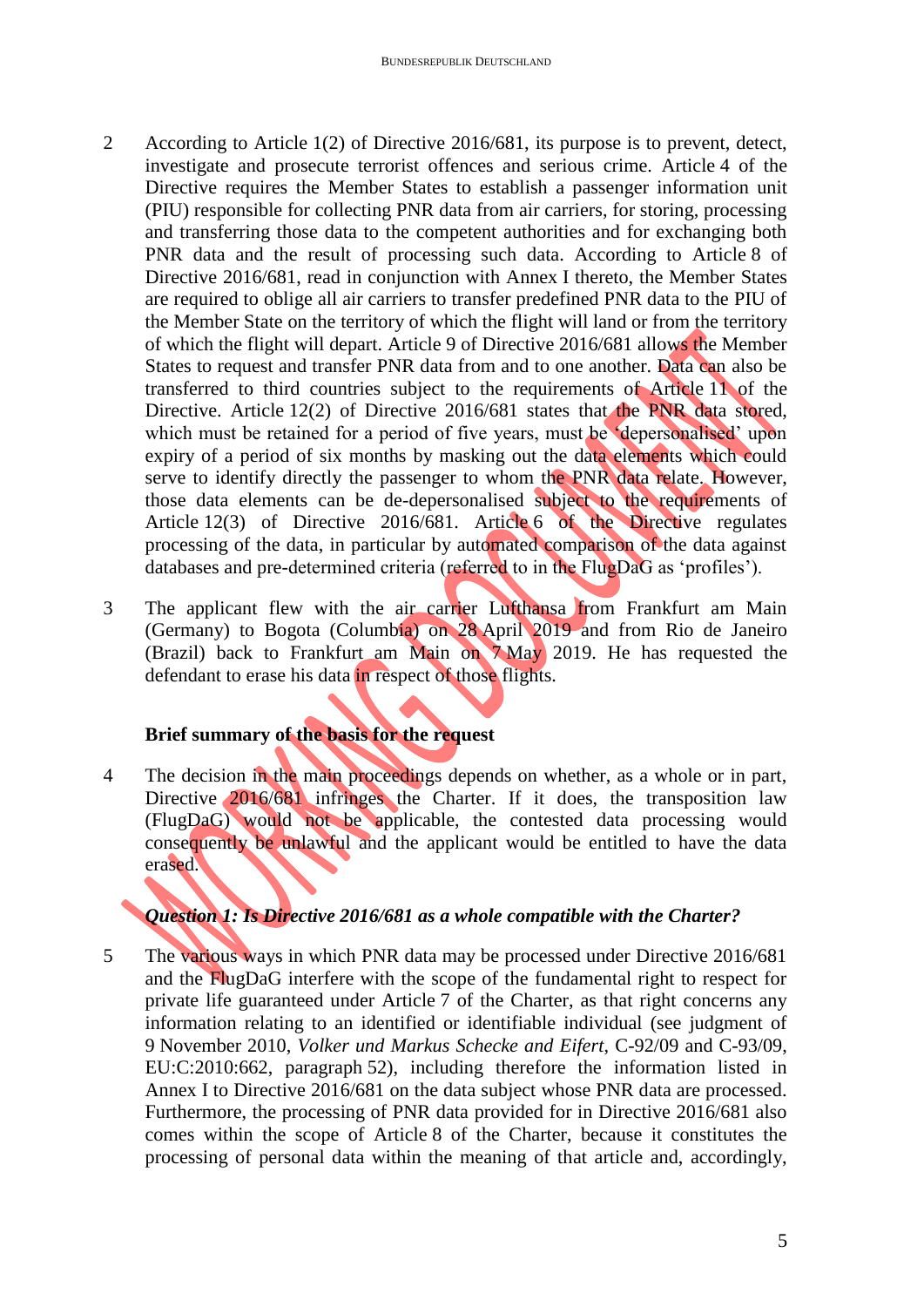must necessarily satisfy the data-protection requirements laid down in that article (see Opinion 1/15 of 26 July 2017, EU:C:2017:592, point 123).

- 6 As the Court of Justice has held, the communication of personal data to a third party, such as a public authority, constitutes an interference with the fundamental right enshrined in Article 7 of the Charter, whatever the subsequent use of the information communicated. The same is true of the retention of personal data and access to the data with a view to its use by public authorities. In this connection, it does not matter whether the information communicated is to be regarded as being of a sensitive character or whether the persons concerned have been inconvenienced in any way (see Opinion 1/15 of 26 July 2017, EU:C:2017:592, point 124). The same is true of Article 8 of the Charter where personal data are being processed (see Opinion 1/15 of 26 July 2017, EU:C:2017:592, point 126).
- 7 Although the rights enshrined in Articles 7 and 8 of the Charter are not absolute rights, they must be considered in relation to their function in society (see Opinion 1/15 of 26 July 2017, EU:C:2017:592, point 136). It is perfectly permissible to limit those rights in order to attain an objective of general interest, which would include combating terrorist offences and serious crime (see Opinion 1/15 of 26 July 2017, EU:C:2017:592, point 149). However, interference with fundamental rights must be appropriate and necessary to attain the objectives and must not prove to be disproportionate in the narrow sense. Moreover, Article 52(1) of the Charter provides that any limitation on the exercise of the rights and freedoms recognised by the Charter must be provided for by law and must respect the essence of those rights and freedoms. Subject to the principle of proportionality, limitations may be made only if they are necessary and genuinely meet objectives of general interest recognised by the European Union or the need to protect the rights and freedoms of others (see Opinion 1/15 of 26 July 2017, EU:C:2017:592, point 138).
- 8 It is settled case-law of the Court of Justice that the principle of proportionality requires that acts of the EU institutions be appropriate for attaining the legitimate objectives pursued by the legislation at issue and do not exceed the limits of what is appropriate and necessary in order to achieve those objectives (judgment of 8 April 2014, *Digital Rights Ireland and Others*, C-293/12 and C-594/12, EU:C:2014:238, paragraph 46). So far as concerns the right to respect for private life, the Court's settled case-law requires that derogations and limitations in relation to the protection of personal data must apply only in so far as is strictly necessary (judgment of 8 April 2014, *Digital Rights Ireland and Others*, C-293/12 and C-594/12, EU:C:2014:238, paragraph 52).
- 9 In order to meet that requirement, the legislation containing the interference must lay down clear and precise rules governing the scope and application of the measure in question and imposing minimum safeguards. The persons whose data are transferred must have sufficient guarantees to protect effectively their personal data against the risk of abuse. The legislation must, in particular, indicate in what circumstances and under which conditions a measure providing for the processing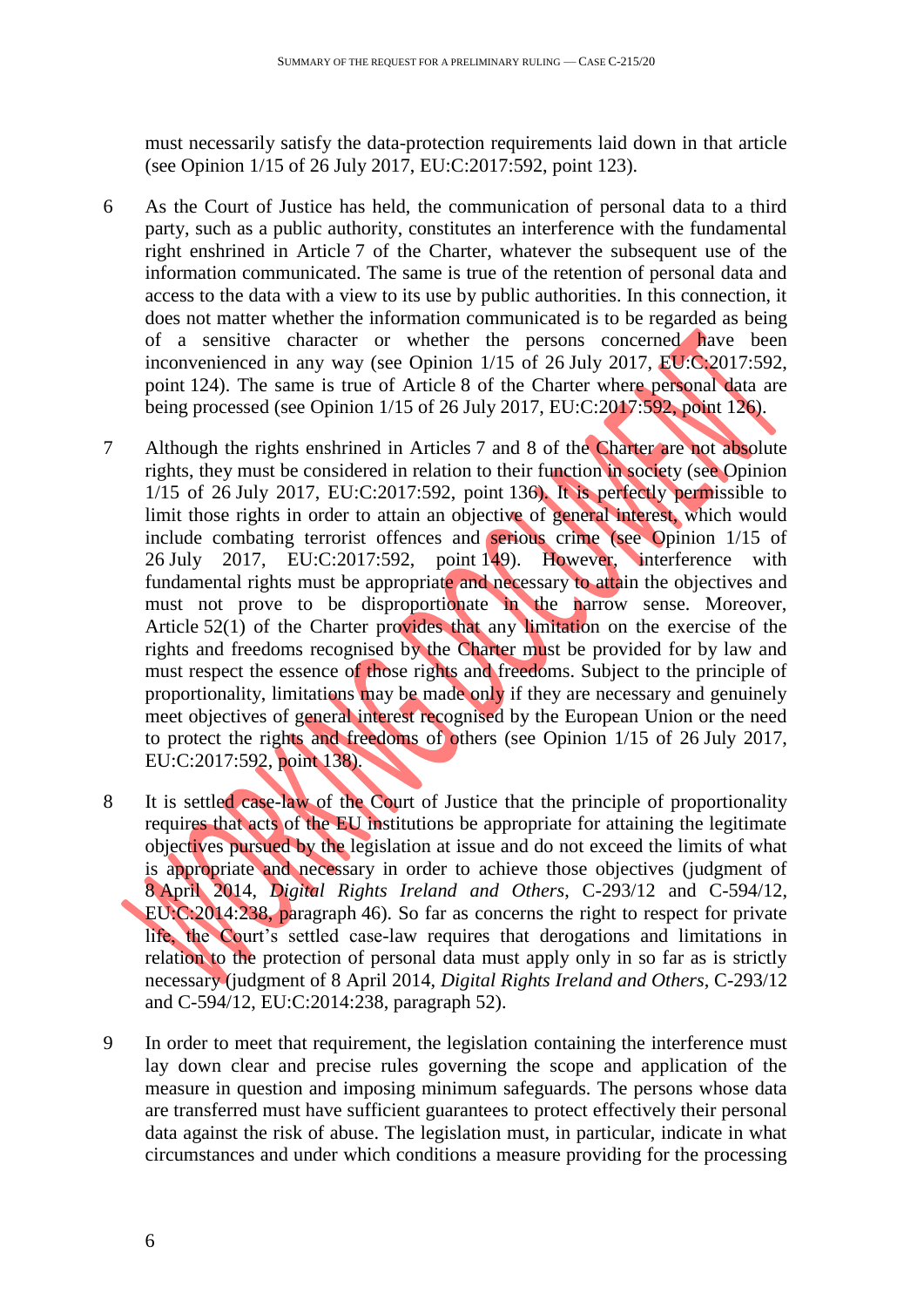of such data may be adopted, thereby ensuring that the interference is limited to what is strictly necessary. The need for such safeguards is all the greater where personal data are subjected to automated processing. This applies in particular where the protection of the particular category of personal data that is sensitive data is at stake (judgment of 8 April 2014, *Digital Rights Ireland and Others*, C-293/12 and C-594/12, EU:C:2014:238, paragraphs 54 and 55).

- 10 Serious doubts exist as to whether Directive 2016/681 takes full account of those requirements.
- 11 Directive 2016/681 requires air carriers to transfer the PNR data of every single passenger on every single flight to the Member States' PIUs, where the data are subjected to automatic processing and continued storage. There is no need to establish a precise reason for this, such as specific evidence of a connection to international terrorism or organised crime. This means that hundreds of billions of data items are processed and stored within short periods of time. The 'retention of data' on passengers therefore manifestly affects the fundamental rights of a very large section of the overall population of Europe.
- 12 The data to be transferred, which are prescribed in the first sentence of Article 8(1) of Directive 2016/681, read in conjunction with Annex I thereto, are extremely comprehensive and include, in addition to the passenger's name, address and complete travel itinerary, information on his or her luggage, other travellers, all forms of payment information and unspecified 'general remarks'. Very accurate inferences concerning the private and professional life of the data subjects can be drawn from these overall data, such as who travelled where and when and with whom, what means of payment were used and what contact data were provided and whether the data subject travelled lightly or with heavy luggage. Additional data, the extent of which is entirely unclear (see below), can be provided in the 'free text' box for 'general remarks'.
- 13 In the opinion of the referring court, there is a similarity between PNR data processing and storage and the retention of data in the telecommunications sector, which the Court of Justice has held constitutes a wide-ranging and particularly serious interference with the rights laid down in Articles 7 and 8 of the Charter. This is because the unjustified large-scale retention of comprehensive data that allow inferences to be drawn concerning the private and professional life of the data subject is likely to generate a feeling of constant surveillance in the minds of the persons concerned (judgment of 8 April 2014, *Digital Rights Ireland and Others*, C-293/12 and C-594/12, EU:C:2014:238, paragraph 37).
- 14 In its first judgment on the retention of data, the Court found that it was contrary to fundamental rights, not least because data are also retained on persons in respect of whom there is no evidence capable of suggesting that their conduct might have a link, even an indirect or remote one, with serious crime (judgment of 8 April 2014, *Digital Rights Ireland and Others*, C-293/12 and C-594/12, EU:C:2014:238, paragraph 58). This is also true for the processing and retention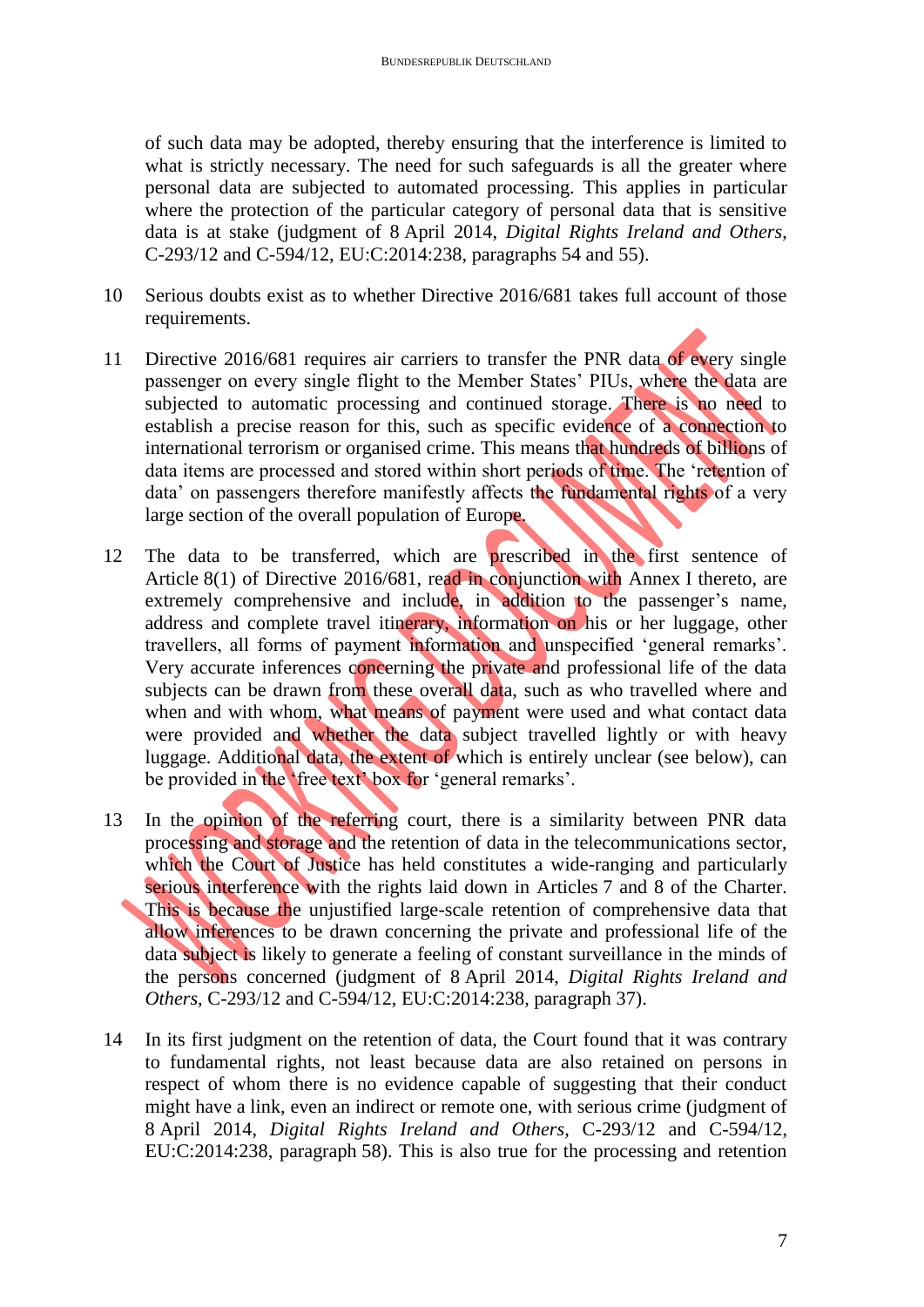of PNR data, which illustrates that the rules in Directive 2016/681 go beyond what is necessary to attain the objectives of the Directive and are therefore disproportionate within the meaning of the Court's case-law. Furthermore, unlike telecommunications traffic data, not only are PNR data retained without justification but they are also subjected to further processing in the form of automated comparison against databases and 'profiles'.

#### *Question 2(a): Definition of 'serious crime'*

- 15 The question also arises as to the precision and proportionality of PNR data collection and processing with regard to the crimes that this procedure is designed to combat. The stated objective of Directive 2016/681 is the prevention, detection, investigation and prosecution of terrorist offences and serious crime. Point (9) of Article 3 of the Directive defines 'serious crime' as the offences listed in Annex II that are punishable by a custodial sentence or a detention order for a maximum period of at least three years under the national law of a Member State. Annex II to Directive 2016/681 contains a list of 26 offences referred to in point (9) of Article 3. They include, for example, corruption (point (6)), fraud (point (7)), computer-related crime/cybercrime (point (9)) and environmental crime (point  $(10)$ ).
- 16 The first question that arises is the precision of that legislation. For example, the crime of 'corruption' does not exist in German penal law, in which it is used as a generic heading for a number of offences. The same is true of the terms 'fraud', 'computer-related crime' and 'environmental crime'.
- 17 Due to this and the reference to the penalty imposed in the individual Member States in point (9) of Article 3 of Directive 2016/681, PNR data are not used uniformly in the different Member States. In fact, it is left to the individual Member States to include certain crimes by providing for their punishment under their national penal code as 'serious crime' within the meaning of the Directive, or to choose not to do so.
- 18 Moreover, the referring court has doubts as to whether the penalty of a maximum period of at least three years laid down in point (9) of Article 3 of Directive 2016/681 is an appropriate rule. It would appear to be highly questionable to classify the plethora of offences that this would include under German penal law as 'serious crime'. For example, the penalty for ordinary fraud under Paragraph 263 of the Strafgesetzbuch (German Criminal Code; 'the StGB') is a custodial sentence for a maximum period of five years. The same applies, for example, to receiving stolen goods (Paragraph 259 of the StGB), computer fraud (Paragraph 263a of the StGB) and breach of trust (Paragraph 266 of the StGB). All of these offences can be subsumed under offences listed in Annex II to Directive 2016/681 (especially 'fraud' as referred to in point (7)). However, these offences are 'day-to-day' crimes committed frequently and possibly also in minor cases, meaning that their inclusion within the scope of Directive 2016/681 has nothing to do with the prevention and prosecution of serious crime.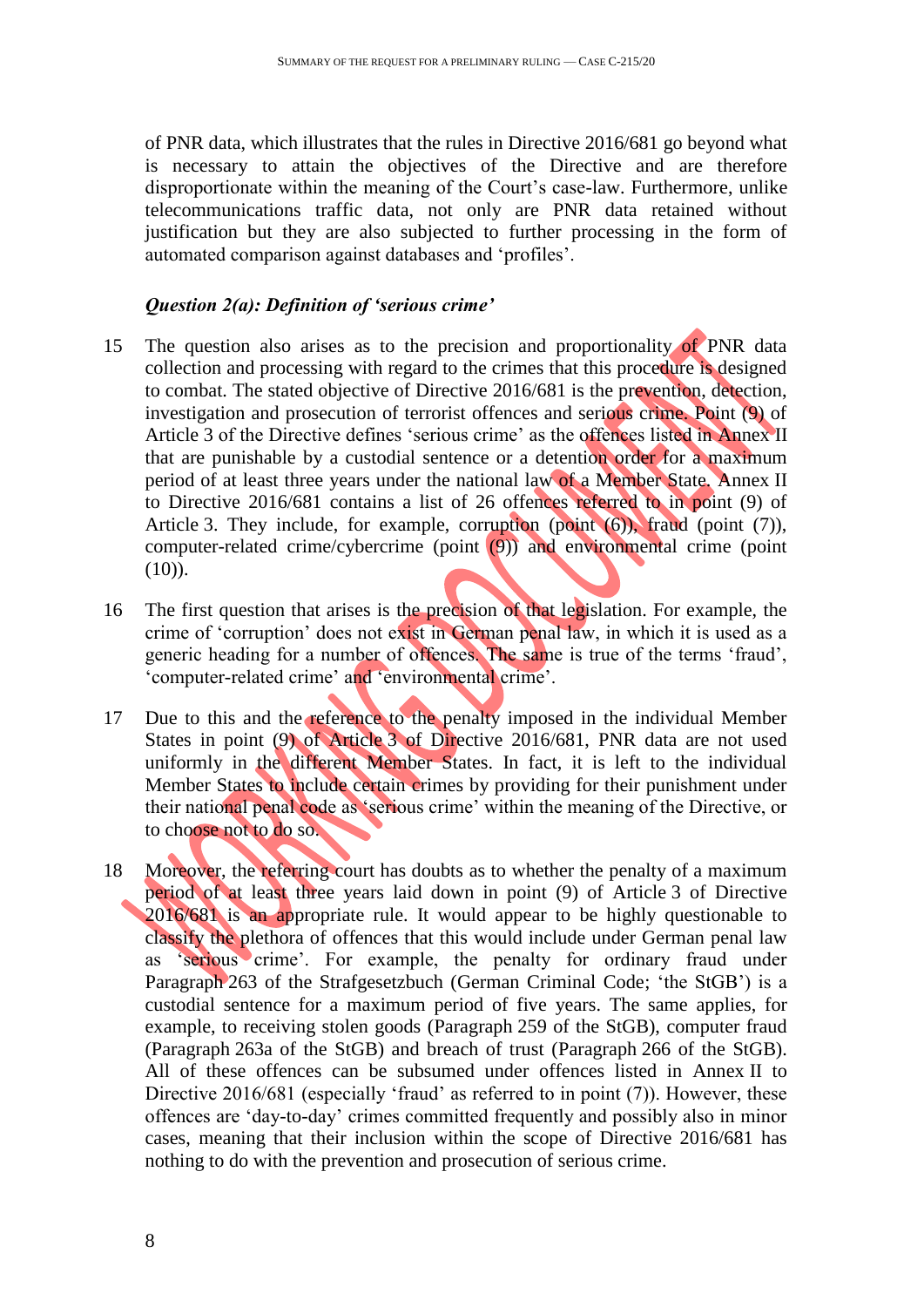### *Question 2(b): Precision of PNR data*

- 19 In the light of the fact that the Court requires the legislation to lay down clear and precise rules governing the scope and application of the measures in question (see Opinion 1/15 of 26 July 2017, EU:C:2017:592, point 141), some of the PNR data which air carriers have to send to the Member States' PIUs are not defined with sufficient precision in Annex I to Directive 2016/681.
- 20 It is not clear what is meant by the 'name(s)' to be transferred (point (4) of Annex I to Directive 2016/681). This is illustrated in the German transposition by points (1) and (9) of Paragraph 2 of the FlugDaG, which states that the family name, name at birth, given names and any doctoral degree should be transferred, together with other nominal information. In common parlance, a person asked for his name will not generally also give his name at birth. Thus, it is unclear whether this comes under the 'name(s)' referred to in point (4) of Annex I to Directive 2016/681. The question also arises as to whether a name within the meaning of the Directive includes an academic title.
- 21 The legislation is also imprecise with regard to the transfer and processing of frequent flyer information (point (8) of Annex I to Directive 2016/681). In particular, it is unclear whether this simply refers to membership of a frequent flyer rewards scheme or to specific information about the flights and bookings of the members of such a scheme.
- 22 Point (12) of Annex I to Directive 2016/681 ('general remarks (including ...')) is very broadly worded and imprecise. As the word 'including' suggests, the matters mentioned are examples, not an exhaustive list. Furthermore, information might be included in this 'free text' box that is entirely unrelated to the purpose of the collection of PNR data (see Opinion 1/15 of 26 July 2017, EU:C:2017:592, point 160). In particular, the wording might also allow information to be transferred that is not required under Directive 2016/681, namely data of a sensitive character which, as is apparent from recital 15 of Directive 2016/681, should not be collected (see also Question 4 in this regard).

# *Question 2(c): Third parties*

23 Article 1(1) of Directive 2016/681 provides for the transfer by air carriers of passenger name record (PNR) data of passengers of extra-EU flights and the processing of those data by the Member States. According to point (4) of Article 3 of the Directive, 'passenger' means any person, including persons in transfer or transit and excluding members of the crew, carried or to be carried in an aircraft with the consent of the air carrier, such consent being manifested by that person's registration in the passengers list. However, Annex I to Directive 2016/681 refers to several items of data that do not relate to the passengers as defined above. In that regard, the rules laid down in the Directive are contradictory.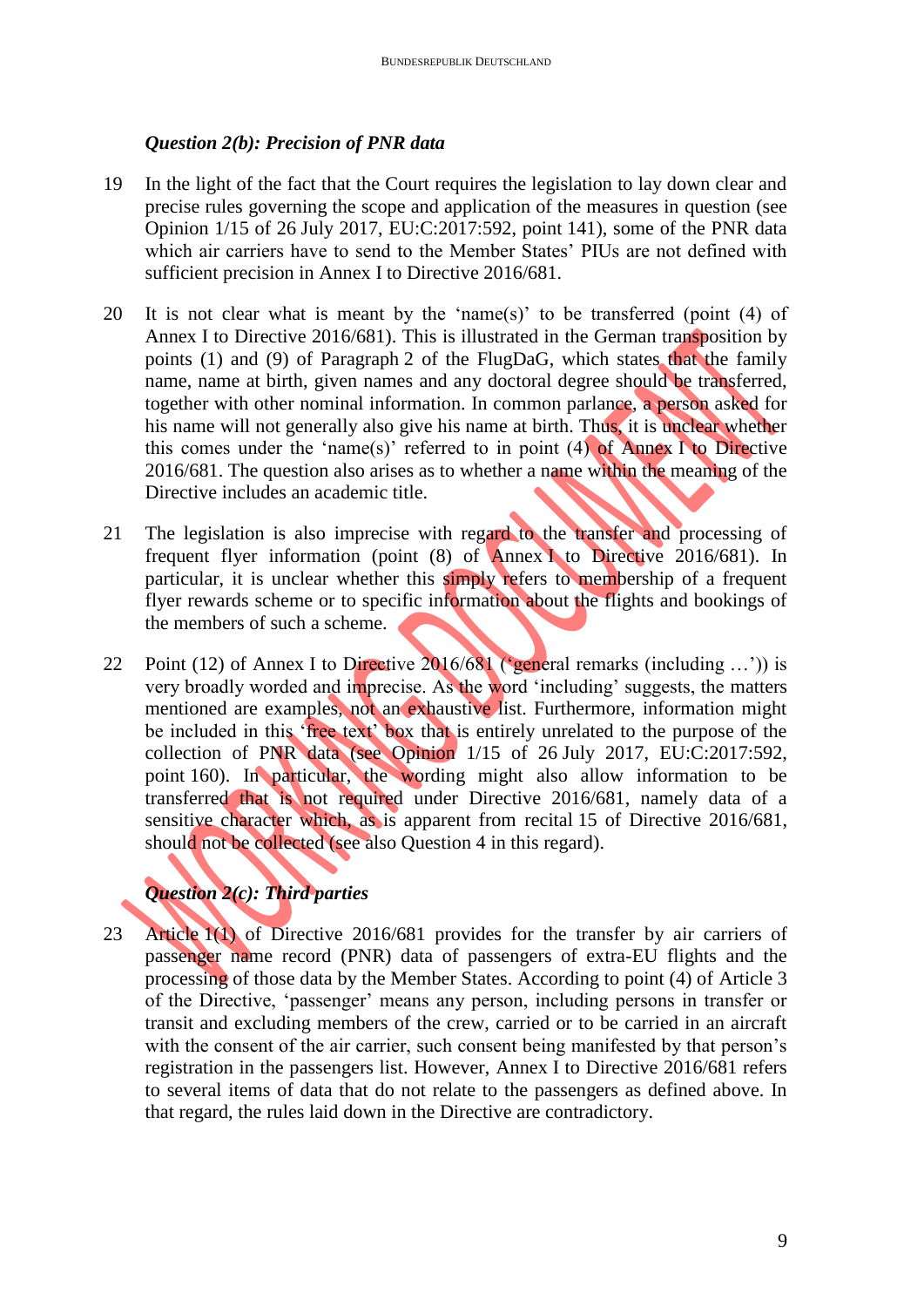- 24 For example, that fact that point (9) of Annex I to the Directive provides for information to be collected on the travel agency and travel agent contradicts point (4) of Article 3 of Directive 2016/681. According to point (12) of Annex I to the Directive, the 'free text' box for 'general remarks' should be used in particular for information on the guardians of minors on departure and on arrival and on the agent.
- 25 Clearly, none of these data concerns the groups of passengers defined in point (4) of Article 3 of Directive 2016/681. Nevertheless, they are to be transferred by air carriers and retained by the Member States' PIUs. In that regard, the referring court assumes that the overall legislation is not limited to what is strictly necessary within the meaning of the Court's case-law (see Opinion 1/15 of 26 July 2017, EU:C:2017:592, point 141). With regard to all third parties, the question also arises as to how they are to be informed in accordance with Article 14 of the GDPR about the processing of their personal data.
- 26 According to point (17) of Annex I to Directive 2016/681, the PNR data of other travellers should also be transferred and processed. As they are already subjected to PNR data processing as passengers, this means that the data are collected twice. This is a serious infringement of the data minimisation requirement (see Article 5(1)(c) of the GDPR).

### *Question 2(d): Minors*

- 27 Directive 2016/681 requires air carriers to transfer the PNR data of every single passenger to the PIUs of the respective Member States, meaning that minors are also affected.
- 28 Data relating to minors may be processed for the purpose of preventive and/or punitive measures against minors (suspected of being) involved in terrorism or serious crime, on the one hand, or for the protection of minors, for example to detect or prosecute child trafficking, on the other. These two different objectives require differentiated legislation. This is illustrated by Article 6 of Directive 2016/680, which states that, as far as possible, a clear distinction must be made between personal data of different categories of data subjects. These different categories include in particular persons in regard to whom there are serious grounds for believing that they have committed or are about to commit a criminal offence (Article 6(a) of Directive 2016/680) and victims of a criminal offence or persons in regard to whom certain facts give rise to reasons for believing that he or she could be the victim of a criminal offence (Article 6(c) of Directive 2016/680).
- 29 However, where data are collected and processed for the purpose of punitive or preventive measures against minors, care must be taken to ensure that prosecution based on findings from PNR data processing is possible only for adolescents who have reached the age of criminal responsibility. In that regard, Directive 2016/681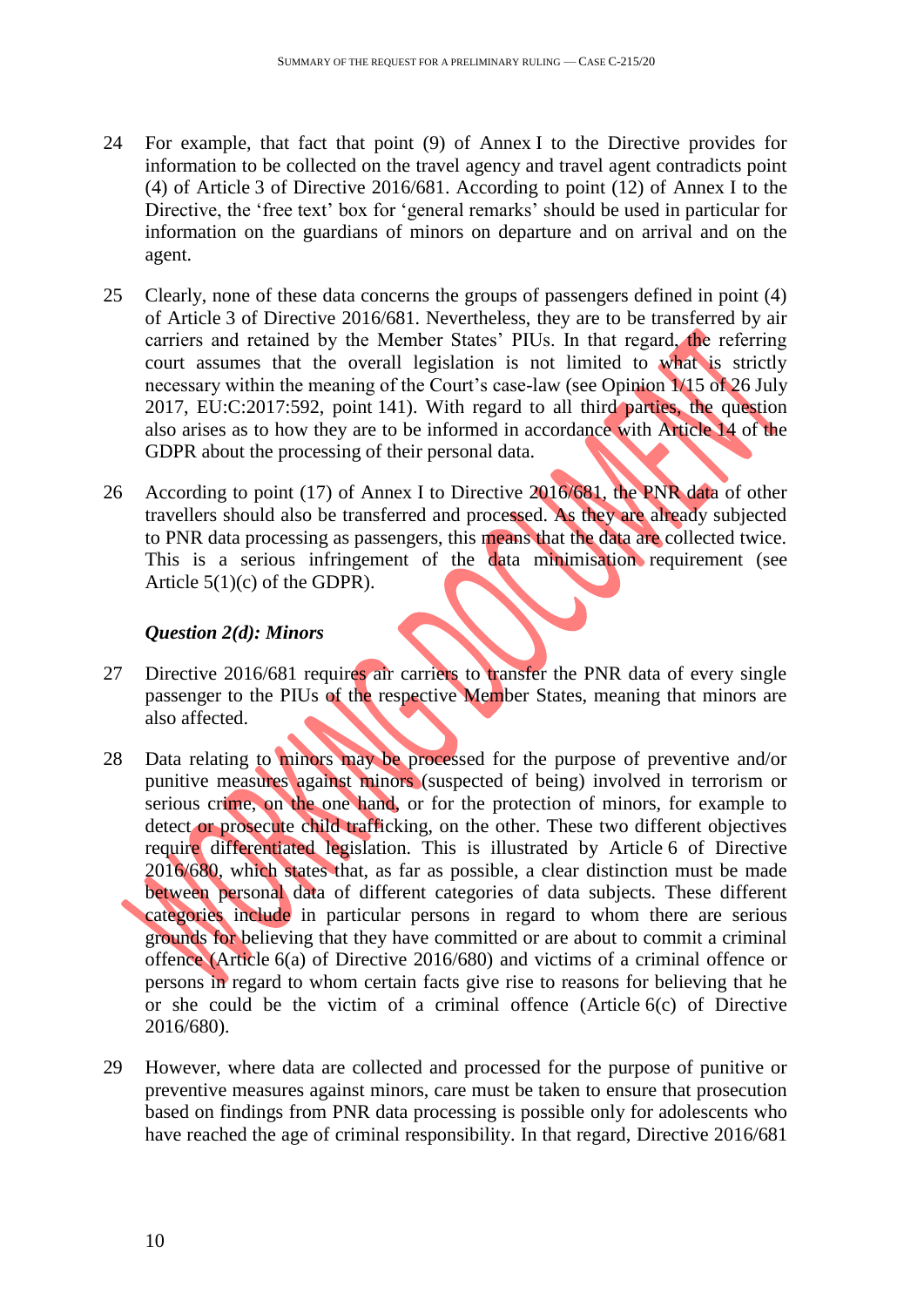goes beyond what is strictly necessary, as it does not exclude the data of minors under the age of criminal responsibility.

30 With regard to the collection and processing of PNR data for the purpose of protecting minors, it has to be noted that children and adolescents are particularly vulnerable persons. This is highlighted in Article 24 of the Charter, which grants them fundamental EU rights of their own for their particular protection. This particular vulnerability also applies with regard to the processing of their personal data. Inasmuch as PNR data on minor passengers are collected and processed for the purpose of preventing or prosecuting crimes against children, Directive 2016/681 does not appear to contain appropriate rules. PNR data are processed for the purpose of detecting or identifying suspects. This is done by automated comparison of the PNR data against databases and profiles in order to identify suspects (see Article 6(2) of Directive 2016/681). However, in the context of the protection of minors from child trafficking, data on minors are data on vulnerable persons, not data on suspects. Therefore, they must also be handled differently. There is no need to compare them with profiles. In that regard, Directive 2016/681 is clearly lacking sufficiently differentiated rules for the handling of PNR data relating to minor passengers.

## *Question 2(e): API data*

- 31 Article 8(2) of Directive 2016/681 requires Member States to adopt the necessary measures to ensure that API data within the meaning of point (18) of Annex I to the Directive, including the type, number, country of issuance and expiry date of any identity document, nationality, family name, given name, gender, date of birth, airline, flight number, departure date, arrival date, departure port, arrival port, departure time and arrival time, are transferred to the PIUs. In that regard, there are numerous overlaps between the API data and the PNR data, which are transferred anyway, such as the dates of intended travel (point (3) of Annex I to Directive 2016/681), names (point (4) of Annex I to Directive 2016/681) or complete travel itinerary (point (7) of Annex I to Directive 2016/681).
- 32 This duplicated processing of passenger data conflicts with the principle of data minimisation enshrined in Directive 2016/680 and elsewhere. That principle follows primarily from Article 4(1)(c) of Directive 2016/680, which states that personal data must not be excessive in relation to the purposes for which they are processed. Article 20(1) of Directive 2016/680 specifies this principle by requiring the Member States to provide for the controller to introduce measures designed to implement data-protection principles, such as data minimisation, in an effective manner. Furthermore, Article 20(2) of that directive states that only personal data which are necessary for each specific purpose of the processing should be processed.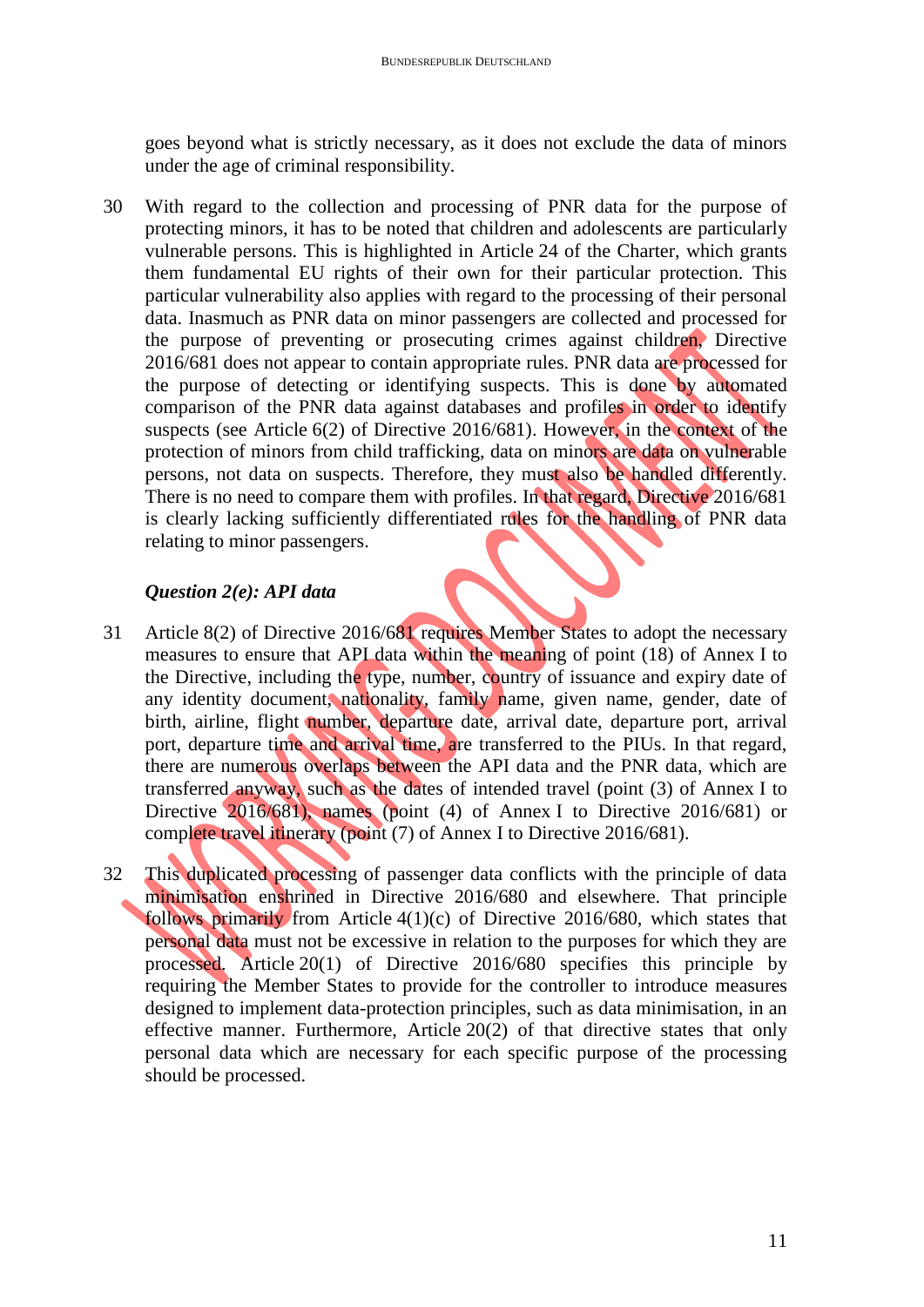## *Question 2(f): Legal basis for profiles*

- 33 Article 6(3)(b) of Directive 2016/681 states that the data transferred to the Member States' PIUs by air carriers may be processed against pre-determined criteria ('profiles'). The second and fourth sentences of Article 6(4) of Directive 2016/681 specify that the pre-determined criteria must be targeted, proportionate and specific and must not be based on a person's race or ethnic origin, political opinions, religion or philosophical beliefs, trade union membership, health, sexual life or sexual orientation. According to the third sentence of Article 6(4) of Directive 2016/681, it is for the Member States' respective PIUs to establish the profiles.
- 34 Thus, the executive of each Member State alone decides on the overall substantive configuration of profile comparison. This necessarily means that EU Member States use different profiles and passengers are subject, depending on their destination, to different profiles that may give completely different results.
- 35 It is questionable whether this is compatible with Article 8(2) and Article 52 of the Charter and with Article 16(2) TFEU. Article 8(2) of the Charter provides that personal data must be processed fairly for specified purposes and on the basis of the consent of the person concerned or some other legitimate basis laid down by law. Under the first sentence of Article 52(1) of the Charter, any limitation on the exercise of the rights and freedoms recognised by the Charter must be provided for by law. According to Article 16(2) TFEU, the European Parliament and the Council, acting in accordance with the ordinary legislative procedure, are to lay down the rules relating to the protection of individuals with regard to the processing of personal data by EU institutions, bodies, offices and agencies and by the Member States when carrying out activities which come within the scope of EU law.
- 36 Not only must some statutory rule exist, but it must also be sufficiently precise in order to justify interference with fundamental EU rights (see judgment of 21 December 2016, *AGET Iraklis*, C-201/15, EU:C:2016:972, paragraph 99). Persons subject to the law must be able to foresee the consequences of the law and a general rule must be accepted if a more precise rule is not possible for the subject matter of the legislation (judgment of 20 May 2003, *Österreichischer Rundfunk and Others*, C-465/00, C-138/01 and C-139/01, EU:C:2003:294, paragraph 77).
- 37 Article 6(4) of Directive 2016/681 does not fulfil those requirements. The second sentence of Article 6(4) of the Directive is a string of imprecise and empty words that specify the criteria in appearance only. The third sentence of Article 6(4) of the Directive leaves the essential and fundamentally important decision as to what data should be used to establish criteria or profiles for automated comparison entirely up to the individual Member States. However, that is not strictly necessary given the subject matter of the legislation. The EU legislature could very easily have listed precise data or criteria that should or should not be used to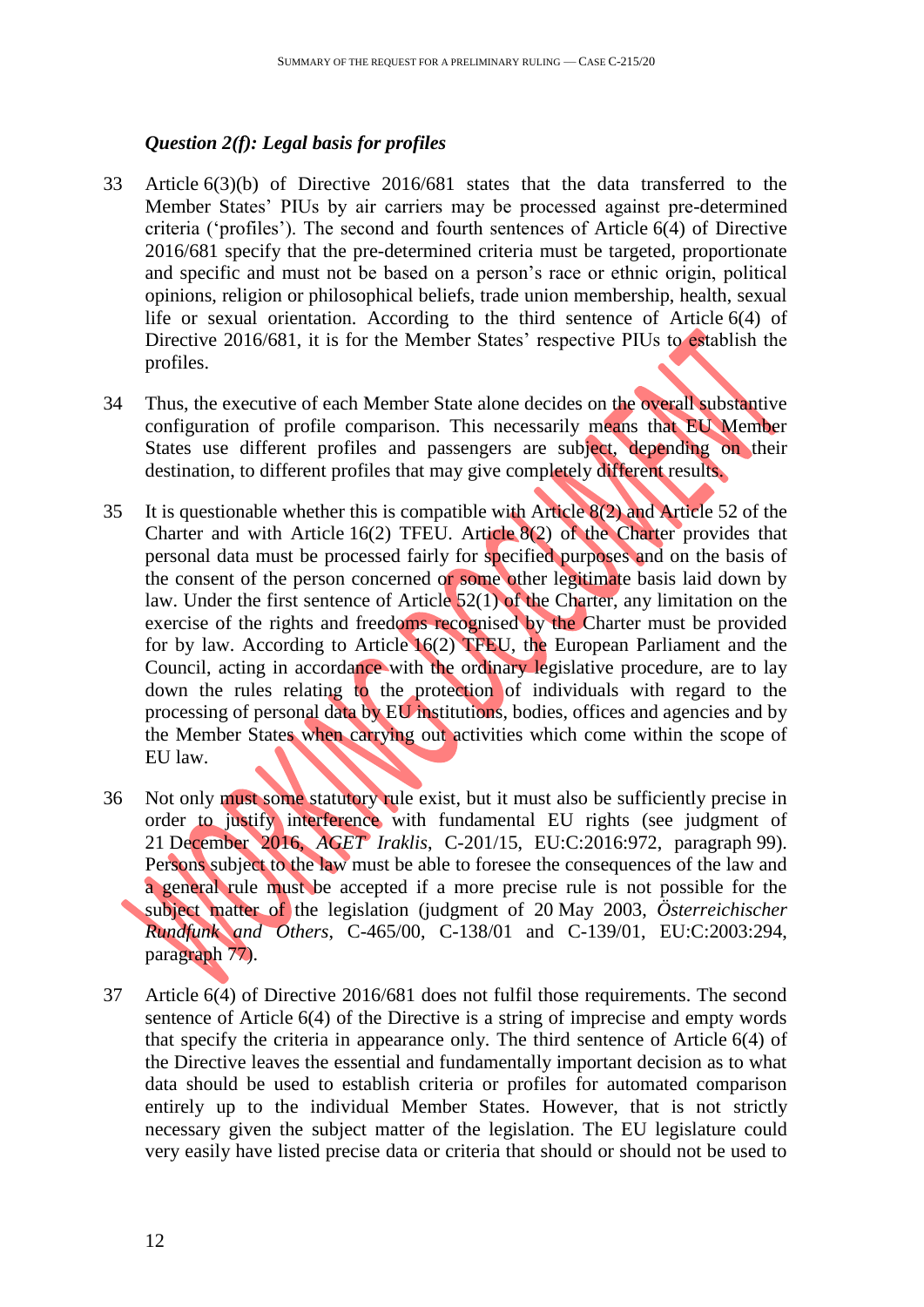establish profiles. In that regard, neither the crime or terrorism being committed in the individual Member States nor the criteria used to identify suspects differ from one Member State to another.

38 The only mechanism by which the proportionality of the profiles developed by the Member States is controlled is the access to them granted to the data protection officer of the PIU under Article 6(7), read in conjunction with Article 5, of Directive 2016/681. However, according to Article 5(1) of the Directive, the data protection officer is appointed by the PIU itself and, as a rule, is employed by it; thus, there is from the outset no guarantee of independence (see, with regard to the independence of the data protection authority, judgments of 9 March 2010, *Commission* v *Germany*, C-518/07, EU:C:2010:125, and of 16 October 2012, *Commission* v *Austria*, C-614/10, EU:C:2012:631).

### *Question 2(g): Period of retention*

- 39 According to Article 12(1) of Directive 2016/681, PNR data are retained for a period of five years. According to the second sentence of recital 25 of the Directive, because of the nature of the data and their uses, it is necessary that the PNR data be retained for a sufficiently long period. However, the reasons why a five-year retention period is necessary are not explained.
- 40 The referring court is not clear as to why such a long period of retention is necessary. Once passengers have been checked prior to their intended entry to a Member State or prior to their departure from a Member State in accordance with the first sentence of Article  $6(4)$  of Directive 2016/681 and no irregularities have been identified, there is no objective evidence capable of suggesting that they might have a link, even an indirect one, with terrorist offences or serious crime. Thus, a sufficient connection between the retention of data and the objectives pursued by Directive 2016/681 does not exist. Continued storage would appear to be appropriate only in cases in which there is specific evidence that certain passengers present a risk (see Opinion 1/15 of 26 July 2017, EU:C:2017:592, point 204 et seq.). However, the mere theoretical possibility that the data might be required for security reasons at a later date should not suffice to justify the wideranging interference with fundamental rights that the long-term retention of personal data represents.
- 41 The Court of Justice has already found in connection with the retention of data, which is another form of unjustified large-scale storage of personal data, that a directive providing for a retention period of up to 24 months does not limit the interference to what is strictly necessary (judgment of 8 April 2014, *Digital Rights Ireland and Others*, C-293/12 and C-594/12, EU:2014:238, paragraph 63). If 24 months is too long for the retention of data, then five years, as in this case, is far too long.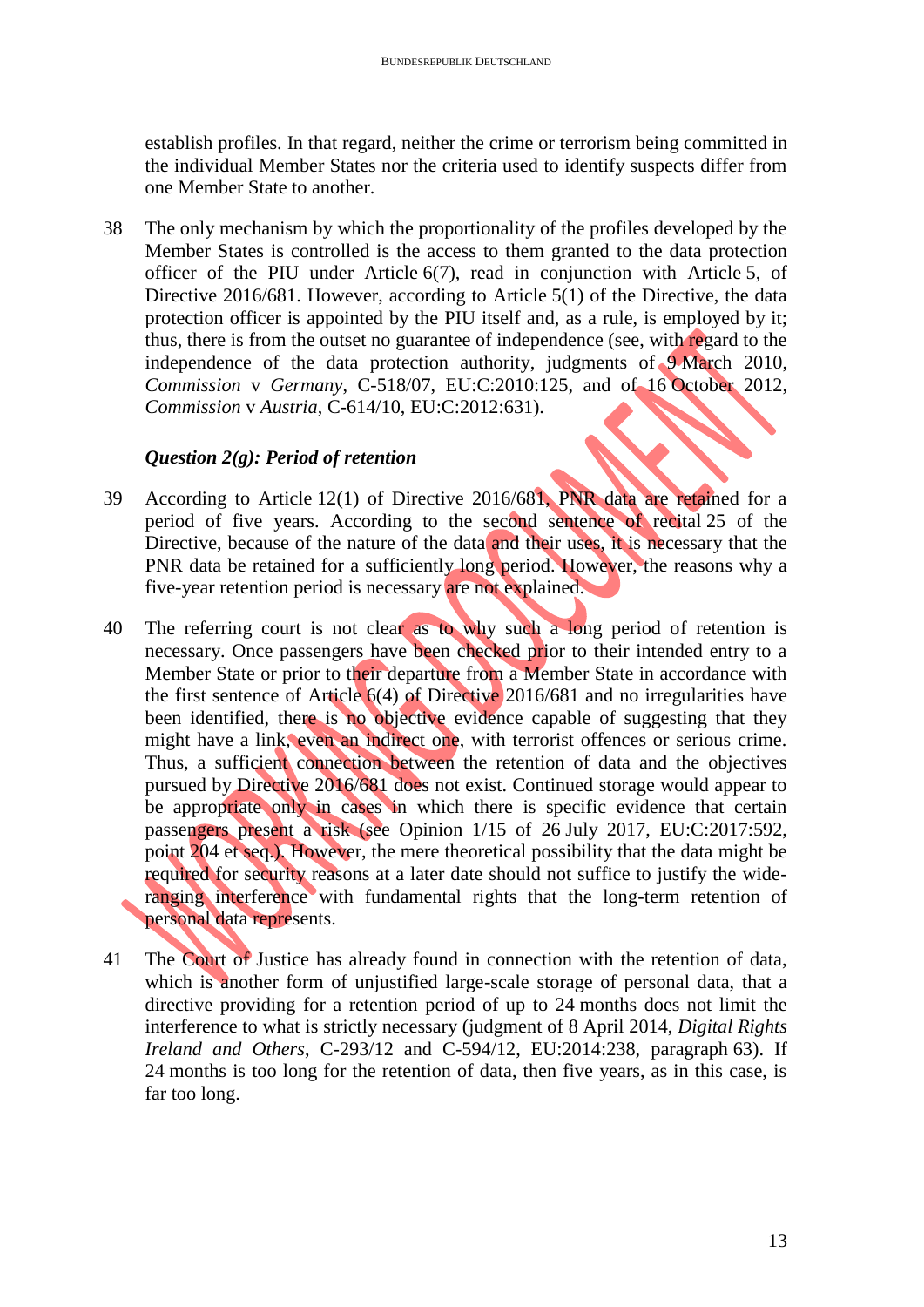#### *Question 2(h): Depersonalisation*

- 42 According to recital 25 of Directive 2016/681, depersonalisation is intended to guarantee a high level of data protection. That appears to be highly unlikely. The fact that Article 12(2) of the Directive requires data to be depersonalised after six months does not make the retention period any less disproportionate.
- 43 First, it has to be noted that the term 'depersonalisation' is alien to the system and misleading. It simply means pseudonymisation of the data within the meaning of point (5) of Article 3 of Directive 2016/680. This differs from anonymisation. Whereas, with anonymisation, it is made permanently and definitively impossible for the data to be ascribed to a particular person, depersonalisation can be reversed and a direct link to the person can easily be re-established (see Article 12(3) of Directive 2016/681). It is therefore unclear why the term pseudonymisation has not been used, as in Directive 2016/680. However, because it can be reversed, pseudonymisation reduces the intensity of the interference with fundamental rights far less than genuine anonymisation.
- 44 Account should also be taken of Article 4(1)(e) of Directive 2016/680, which states that personal data should be kept in a form which permits identification of data subjects for no longer than is necessary for the purposes for which they are processed. With (so-called) depersonalisation in accordance with Article 12(2) of Directive 2016/681, identification of data subjects is possible throughout the fiveyear retention period; this is corroborated by Article 12(3) of Directive 2016/681 regulating (repeat) disclosure after expiry of the period of six months. However, it is not clear why this is necessary for the purposes of Directive 2016/681, nor is it explained by the EU legislature.

# *Question 2(i): Notification following de-depersonalisation*

- 45 There is no rule in Directive 2016/681 providing for data subjects to be advised if their data retained by the Member States' PIUs are to be de-depersonalised in accordance with Article 12(3) of the Directive. The Directive merely stipulates that de-depersonalisation must be approved by a 'judicial authority' or by another national authority (Article 12(3)(b) of Directive 2016/681).
- 46 The Court of Justice has already held in its Opinion on the agreement between the European Union and Canada that, although, under the envisaged agreement, passengers were to be provided with general information about the processing of their data for the purposes of security and border control checks via a website, that general information would not afford them the possibility of knowing whether their data were being used by the competent authorities for more than those checks (Opinion 1/15 of 26 July 2017, EU:C:2017:592, point 223). The Opinion of the Court also states: '…, in the situations … in which there is objective evidence justifying such use and necessitating the prior authorisation of a judicial authority or an independent administrative body, it is necessary to notify air passengers individually. The same is true in the cases in which air passengers'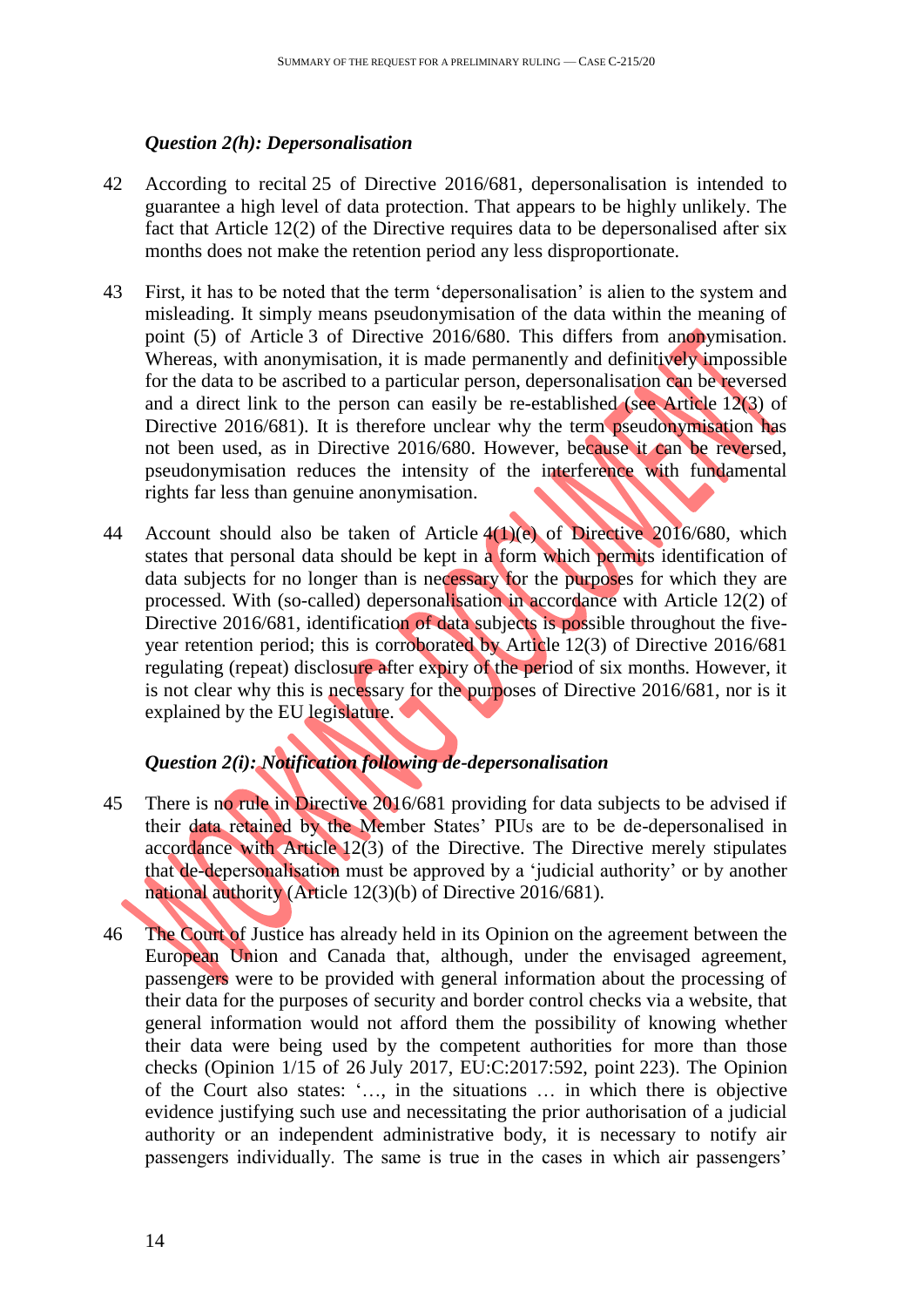PNR data is disclosed to other government authorities or to individuals' (Opinion 1/15 of 26 July 2017, EU:C:2017:592, point 223).

- 47 The referring court holds that this assessment by the Court of Justice can be applied to Directive 2016/681 and therefore believes that data subjects must be informed individually of the de-depersonalisation of their data. Should the Court of Justice hold that immediately informing data subjects of the dedepersonalisation of their data might seriously undermine the objective pursued of preventing, detecting, investigating and prosecuting terrorist offences and serious crime, the referring court would suggest that data subjects should be informed by no later than the point at which there is no longer any cause to fear that the purpose of de-depersonalisation will be jeopardised, for example because the investigation has been closed.
- 48 Data subjects also have a right under Article 47 of the Charter to review before an independent and impartial tribunal previously established by law rather than by a 'judicial authority'. However, any form of legal remedy is excluded in the present case.

### *Question 3: Transfer to third countries*

- 49 According to Article 11(1) of Directive 2016/681, PNR data and the result of processing such data may be transferred to a third country on a case-by-case basis, provided that the conditions laid down in Article 13 of Framework Decision 2008/977/JHA are met, the transfer is necessary for the purposes of the Directive, the third country agrees to transfer the data to another third country only where it is strictly necessary for the purposes of the Directive and only with the express authorisation of the respective Member State, and the conditions of Article 9(2) of Directive 2016/681 are met.
- 50 Article 11(2) of Directive 2016/681 enacts an exemption to that requirement by stipulating that, notwithstanding Article 13(2) of Framework Decision 2008/977/JHA (now Article 38 of Directive 2016/680), transfers of PNR data to third countries without prior consent of the Member State from which the data were obtained is permitted only in exceptional circumstances and only if such transfers to the third country are essential to respond to a specific and actual threat related to terrorist offences or serious crime in a Member State or a third country and prior consent cannot be obtained in good time.
- 51 As transfer to a third country gives its authorities access to the PNR data, all of the principles governing the use of data that safeguard the proportionality of the associated interference with fundamental rights and an appropriate level of data protection must also apply to the third country. In that regard, the Court of Justice clarified in its Opinion on the agreement between the European Union and Canada that a transfer of personal data from the European Union to a third country may take place only if that country ensures a level of protection of fundamental rights and freedoms that is essentially equivalent to that guaranteed within the European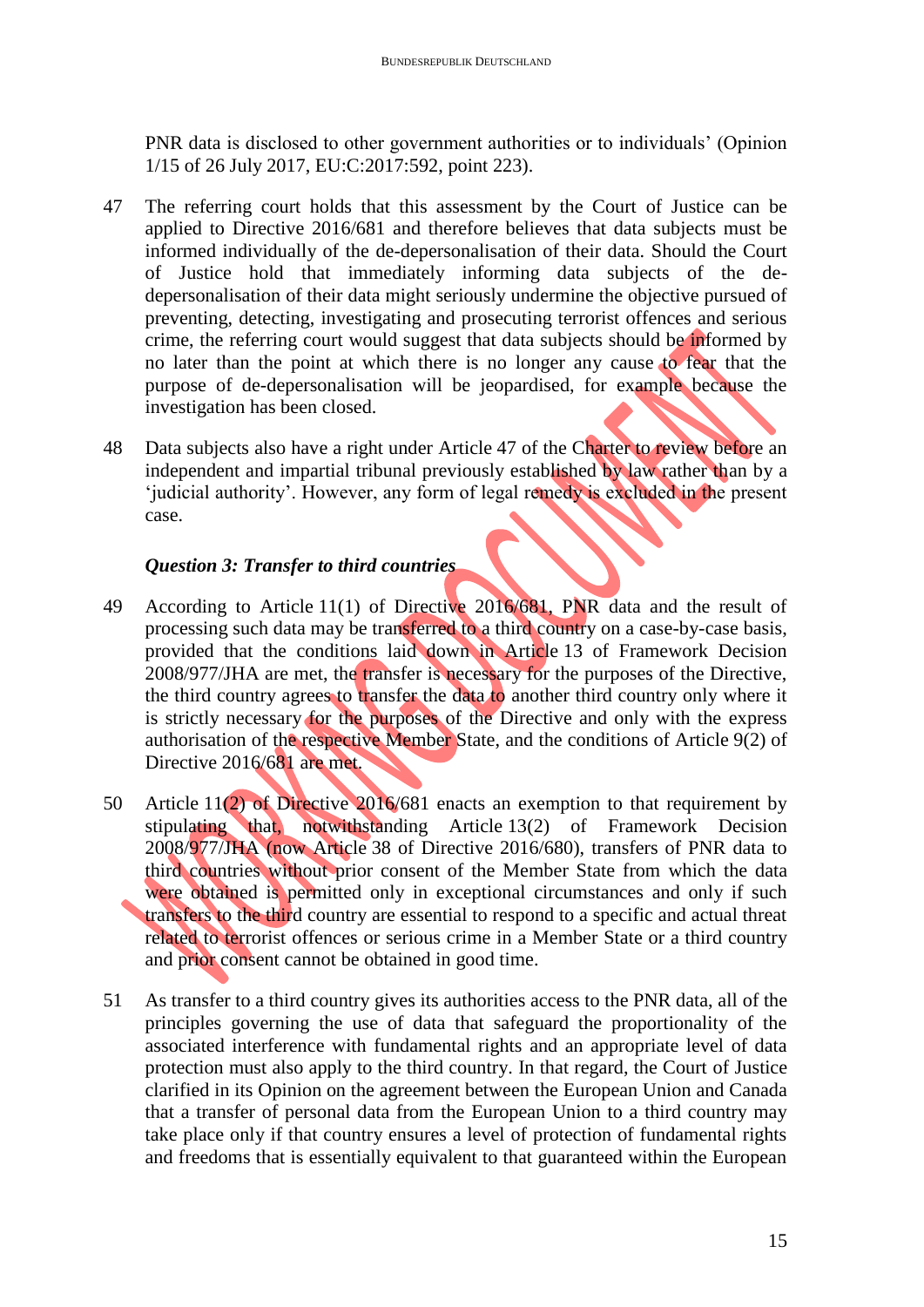Union. This should prevent the level of protection provided for in that agreement from being circumvented by transfers of personal data to third countries and ensure the continuity of the level of protection afforded by EU law (Opinion 1/15 of 26 July 2017, EU:C:2017:592, point 214). The Court concluded from this that the transfer of personal data to a third country requires the existence of either an agreement between the European Union and the third country concerned equivalent to the agreement between the European Union and Canada, or a decision of the Commission, under Article 25(6) of Directive 95/46/EC (now Article 45(3) of the GDPR), finding that the third country ensures an adequate level of protection within the meaning of EU law and covering the authorities to which it is intended that PNR data be transferred (Opinion 1/15 of 26 July 2017, EU:C:2017:592, point 214).

- 52 Article 11 of Directive 2016/681 does not fulfil those requirements. Article  $11(1)(a)$  of the Directive refers to Article 13 of Framework Decision 2008/977/JHA. That framework decision was repealed by Directive 2016/680. References to the Framework Decision are now understood as references to Directive 2016/680 (see Article 59 of that directive). Articles 35 to 38 of Directive 2016/680 correspond in essence to Article 13 of repealed Framework Decision 2008/977/JHA.
- 53 Article 35(1)(d) of Directive 2016/680 states that transfer of data to a third country is permissible only where the Commission has adopted an adequacy decision pursuant to Article 36 of that directive, or, in the absence of such a decision, appropriate safeguards have been provided or exist pursuant to Article 37, or, in the absence thereof, derogations for specific situations apply pursuant to Article 38. In that regard, the reference in Article 11(1)(a) of Directive 2016/681 to Article 13 of Framework Decision 2008/977/JHA, and thus to Article 35 of Directive 2016/680, does not ensure an appropriate level of data protection in the third country inasmuch as, in referring to Article 38 of Directive 2016/680, it allows PNR data to be transferred to third countries in the absence of an adequacy decision or appropriate safeguards, especially as the derogations within the meaning of Article 38 of Directive 2016/680 are regulated very broadly. In fact, that provision allows PNR data to be transferred to third countries without an appropriate level of data protection where necessary in individual cases for the purposes of Article 1(1) of Directive 2016/680 (the prevention, investigation, detection or prosecution of criminal offences or the execution of criminal penalties, including the safeguarding against and the prevention of threats to public security) or for the establishment, exercise or defence of legal claims (see Article  $38(1)(d)$  and (e) of Directive 2016/680).

## *Question 4: Choice of meal in 'free text' box*

54 The fourth sentence of Article 6(4) of Directive 2016/681 specifies that the criteria by which PNR data are subjected to automated comparison by the Member States' PIUs must in no circumstances be based on a person's race or ethnic origin,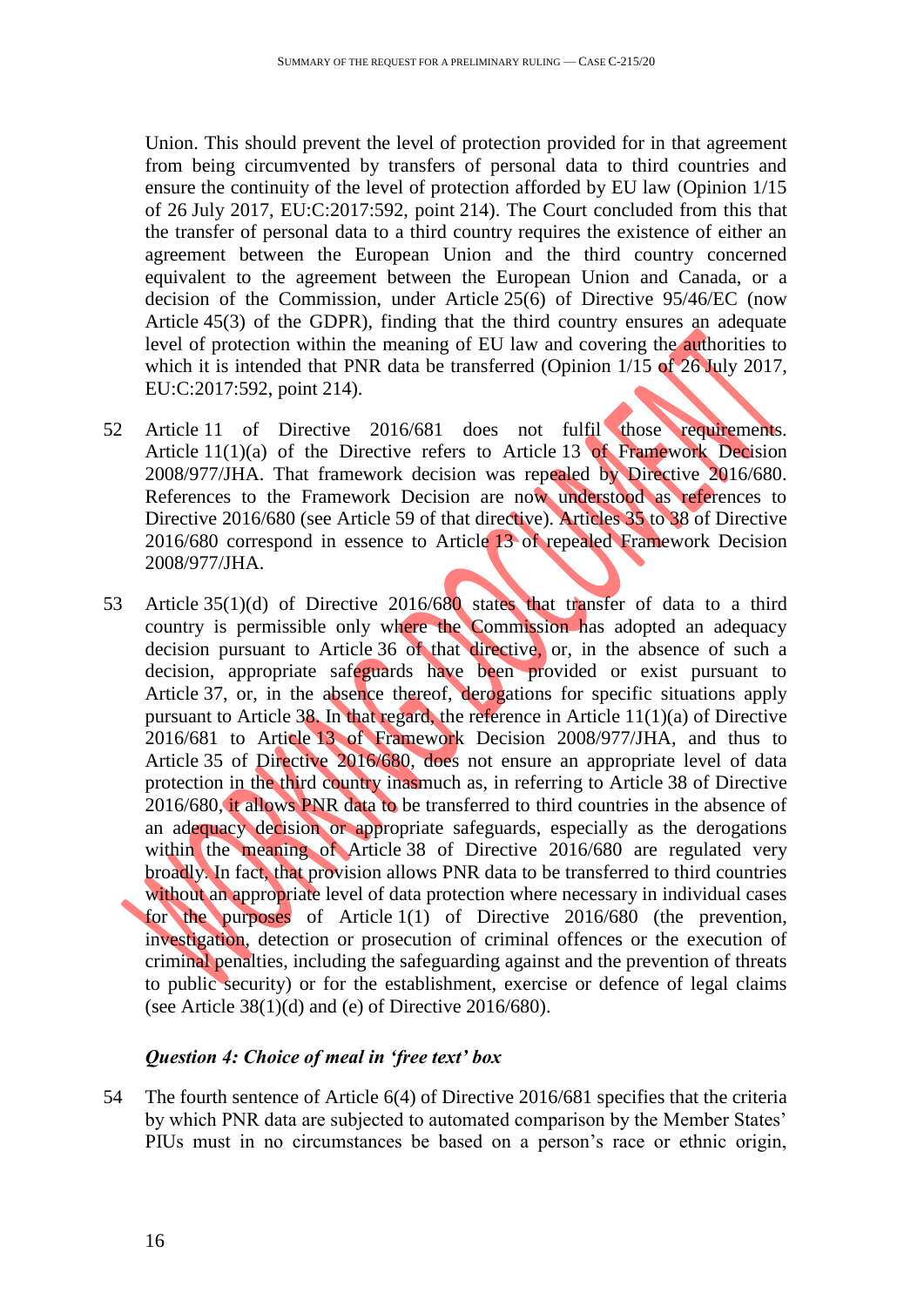political opinions, religion or philosophical beliefs, trade union membership, health, sexual life or sexual orientation.

55 However, that provision is simply a declaration of intent, which is contradicted in particular by point (12) of Annex I to Directive 2016/681. That is because a plethora of information, especially particularly sensitive data, can be transferred to and used by the PIUs, via the 'free text' box for 'general remarks', which must be sent to the PIUs in every single case. For example, that 'free text' box could be used to transfer the information that a passenger requested a kosher or halal meal, from which, however, it is possible to infer the data subject's religious belief, which would be a particularly sensitive item of data in the above sense.

### *Question 5: Information provided by air carriers*

- 56 Article 13(3) of Directive 2016/681 states that the Directive is without prejudice to the applicability of Directive 95/46/EC to the processing of personal data by air carriers, in particular their obligations to take appropriate technical and organisational measures to protect the security and confidentiality of personal data. Article 21(2) of Directive 2016/681 also clarifies that the Directive is without prejudice to the applicability of Directive 95/46/EC to the processing of personal data by air carriers.
- 57 Directive 95/46/EC was replaced by the GDPR (see Article 94(2) of the GDPR, which states that references to Directive 95/46/EC are to be construed as references to the GDPR).
- 58 Article 13 of the GDPR states that, where personal data are collected, the data subject are to be provided with the information listed therein. The term 'personal data' is defined in Article 4(1) of the GDPR. The collection of PNR data on passengers and third parties by air carriers qualifies as the collection of personal data in that sense, with the result that Article 13 of the GDPR applies to the air carriers in this case.
- 59 In the light of the extent, already shown, to which PNR data processing interferes with fundamental rights, the referring court holds that the information requirements must be subject to strict standards.
- 60 In the opinion of the referring court, it is for the air carriers to provide data subjects with information in accordance with Articles 13 and 14 of the GDPR, as otherwise there would be a gap which would be incompatible with Articles 7 and 8 of the Charter. Therefore, air carriers should have to notify passengers explicitly of all the PNR data which they collect, of the fact that they intend to transfer those data to the Member States' PIUs, where the data will be further processed and retained for a period of five years, and of their specific rights as data subjects, as, without that information, the passengers concerned will scarcely be in a position to exercise their rights as data subjects. However, Directive 2016/681 contains no rules to that effect.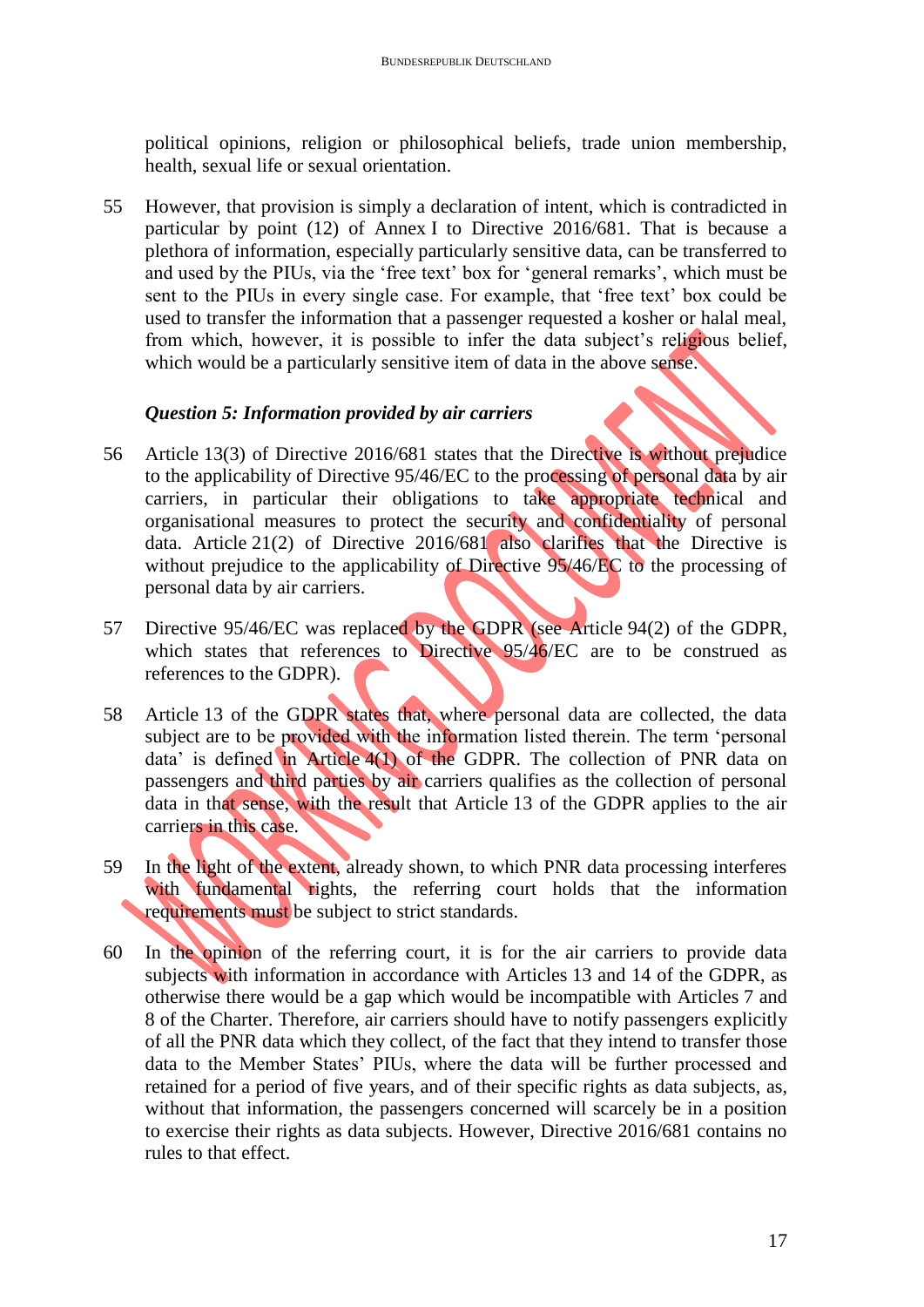- 61 The Court of Justice has already held in its Opinion on the agreement between the European Union and Canada that, in order to guarantee those rights, air passengers must be notified of the transfer of their PNR data to Canada and of the use of those data as soon as that information is no longer liable to jeopardise the investigations being carried out by the authorities referred to in the envisaged agreement. That information is, in fact, necessary to enable the passengers to exercise their rights to request access to PNR data concerning them and, if appropriate, rectification of those data, and, in accordance with the first paragraph of Article 47 of the Charter, to an effective remedy before a tribunal (Opinion 1/15 of 26 July 2017, EU:C:2017:592, point 220).
- 62 One example of inadequate information for passengers from air carriers is the information provided by the air carrier used by the applicant. Lufthansa AG provides the following information on its website (https://www.lufthansa.com/xx/de/informationen-zum-datenschutz, last retrieved on 11 May 2020):

#### *'Who is the controller?*

*Deutsche Lufthansa … wishes to inform you below of how your personal data are processed …*

*…*

#### *Whom can I contact?*

*If you have any … queries regarding data protection …, please contact our data protection officer:*

*…*

#### *On the basis of which … obligations do we process your data?*

*We process passenger data on the basis of the legal obligations pursuant to Art. 6(1), subparagraph 1(c), of the GDPR:*

*If obliged to do so by law, we process personal data in order to meet … legal security requirements …*

#### *Data transmission to immigration authorities:*

- *• On the basis of the airline passenger data agreements between the European Union and the USA and between the European Union and Canada*
- *• On the basis of the German Airline Passenger Data Law*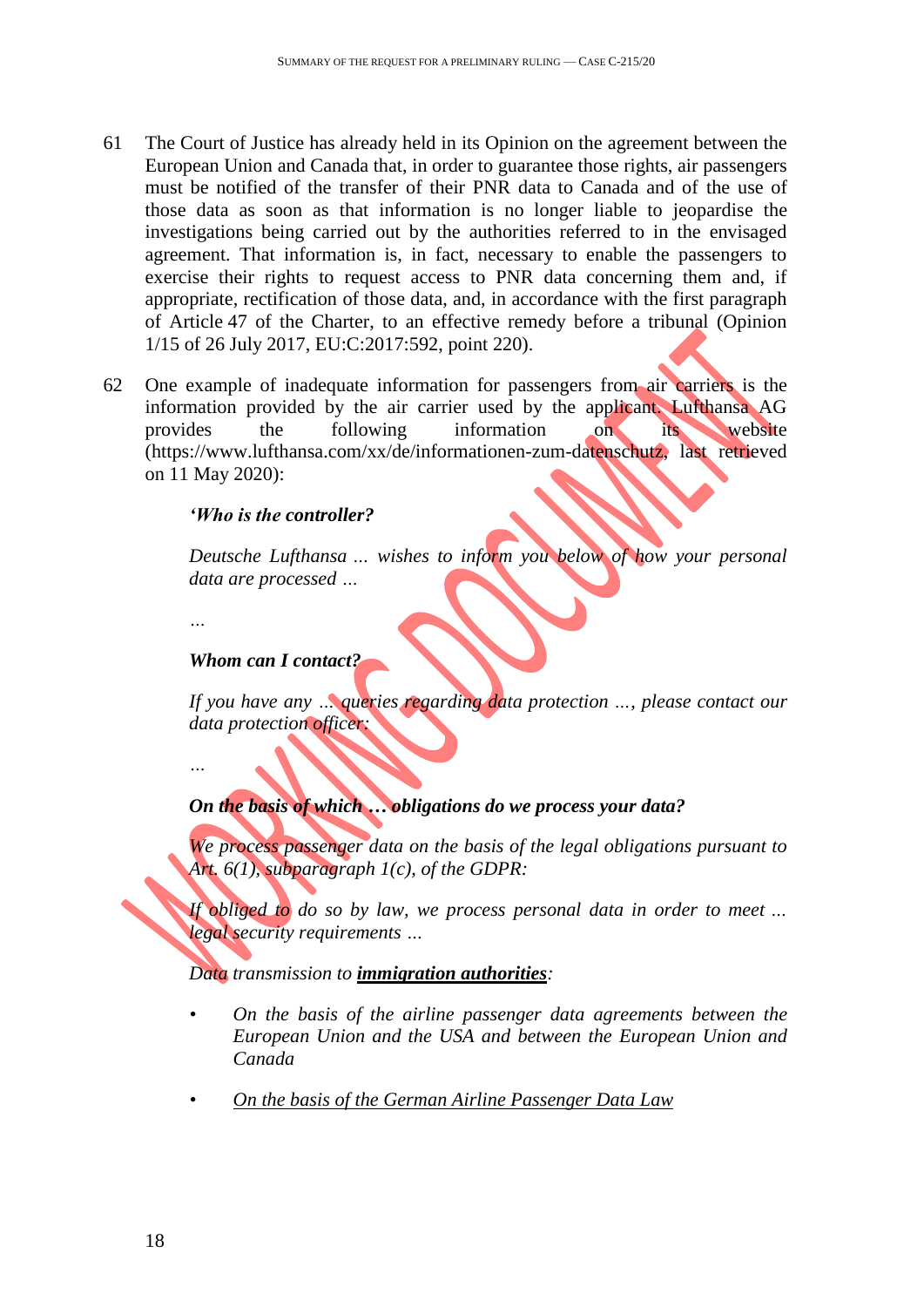*• API\* (Advance Passenger Information) — we transmit data to the extent to which we are obliged to participate in international travel control activities*

*\*Data stored in the machine-readable zone in passports or identity documents*

*Further information can be obtained from the relevant authorities.*

*…*

### *Who receives your data?*

*… your data may be passed on to the following categories of recipients:*

*…*

*state agencies and bodies, e.g. based on entry requirements or police activities and investigations.*

*In the process, personal data may be transmitted to third countries or international organisations. For your protection and the protection of your personal data, appropriate safeguards are provided for such data transmissions as per and in accordance with legal requirements.*

*If these transmissions do not have a legal basis or are carried out to a country for which the EU Commission has not issued an adequacy decision, we use EU standard contractual clauses.*

## *What are your data-protection rights?*

*Lufthansa is committed to ensuring fair and transparent processing. That is why it is important to us that persons concerned can not only exercise their right to object but also exercise the following rights where the respective legal requirements are satisfied:*

*Right to information, Art. 15 of the GDPR*

*Right to rectification, Art. 16 of the GDPR*

*Right to erasure ("right to be forgotten"), Art. 17 of the GDPR*

*Right to restrict processing, Art. 18 of the GDPR*

*Right to data portability, Art. 20 of the GDPR*

*Right to object, Art. 21 of the GDPR*

*…'*